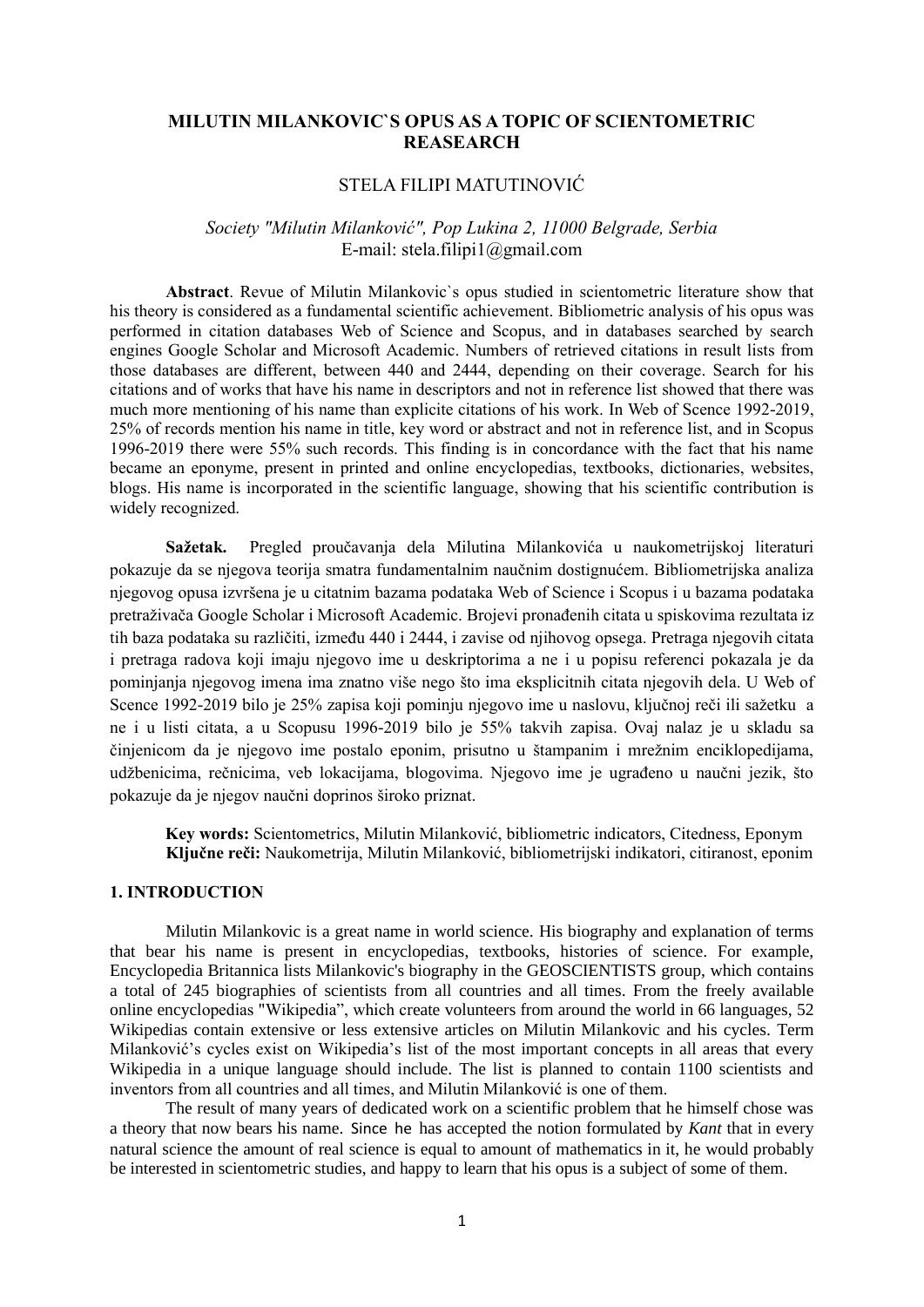In twentieth century science became a subject of research with quantitative measurement, used to describe and explain the complex system of scientific knowledge, its structure and development. Since publications were the main output of science, the discipline that evolved first was bibliometrics. Alain Pritchard defined bibliometrics as the application of mathematical and statistical methods to books and other media transmitting scientific information [Pritchard, A., 1969]. Empirical data collected on authors and publications from different disciplines, countries and periods show the existence of laws of distribution of bibliometric indicators: Lotka's law of Scientific Productivity (authors publishing in a certain discipline); Bradford's law of scattering (of articles in journals); Zipf's Law of Word Occurrence (ranking of word frequency in texts) and Garfield`s law of concentration (of relevant information in a few core journals and long "tail" of less relevant ones). In the late 1980s, those bibliometric laws were proven to be mathematically equivalent. They belong to the type of statistical distribution characteristic for complex systems and social phenomena, where there are small numbers of the highly productive holders of some phenomena and large number of less productive ones [Chen, J.S., Leimkuhler, F., 1986].

Nalimov and Mulchenko were the first authors to define scientometrics as a method of quantitative research of development of science as an information process [Nalimov, V, Mulchenko, B., 1971]. Subjects of research for scientometrics are individual scientific documents, references (citations), authors, institutions, scientific journals, and analysis of the development of certain scientific disciplines in the whole or in certain regions of the world. Basic postulate of scientometrics is that the only credible indicators for the scientific contribution of a scientist by his colleagues are: large number of citations in scientific literature which certify the use of his results, citation context analysis, and the occurrence of eponym – professional terms containing the name of the scientist [Gläser, J., Laudel, G., 2001].

## **2. CITATIONS AS A SOURCE OF INFORMATION**

Citations are the best available approximation of the impact produced by a scientific publication. They indicate the transfer of information from one scientific work to the other. According to sociologist of science Robert Merton, citations have dual function – cognitive and moral [Merton, R., 1979]. The cognitive function is manifested by linking new knowledge to the history of science by sending readers to the sources of information that they can use in their work, and the moral function is to return the intellectual debts in the only possible way. Derek de Sola Price, "father" of scientometrics, in his famous book "Little Science, Big Science" divided the development of science in two periods: period of "small" science, i.e. science which is dominated by works of individual scientists, lasting until the fifties of the twentieth century, and the period of "big" science, dominated by the works of entire teams of scientists [De Solla Price, D.J., 1965]. . In the period of "small" science, the number of active scientists and their works is much smaller [Marx, W. et al., 2010]. Therefore, it is much less likely for these works to be cited.

Eugene Garfield, founder of the Institute for scientific Information in 1960 and author of the bibliometric laww of concentration, was the first to promote citations as the best source of information about the links between scientific documents that show the flow of information through the corpus of science. His intention was to enable scientists to easily find documents relevant to their work by searching for the citations of an older document relevant for the problem they were interested in. In 1963 he started publishing Science Citation Index, which covered the core journals in natural sciences, chosen according to their impact factor calculated as the average number of citations the article published in them gained two years after its publication. Citation indexes were very soon recognised as a rich source of information about the structure of science by sociologists and historians of science, and scientometric studies heavily used them. It is interesting to mention that the idea of ranking results acording to number and importance of links they have by search engine Google is based on the same principle as Garfield`s idea of ranking journals according to citations they get [Baykoucheva, S., 2019].

For decades the only citation indexes were produced by Institute for Scientific Information, but now there are other databases that include citations, as Scopus lounched by Elsevier from 2004, and search engines like Google Scholar and Microsoft Academic. Their coverage, transparency of data gathering and processing and openness is different. Bibliographic databases Web of Science (the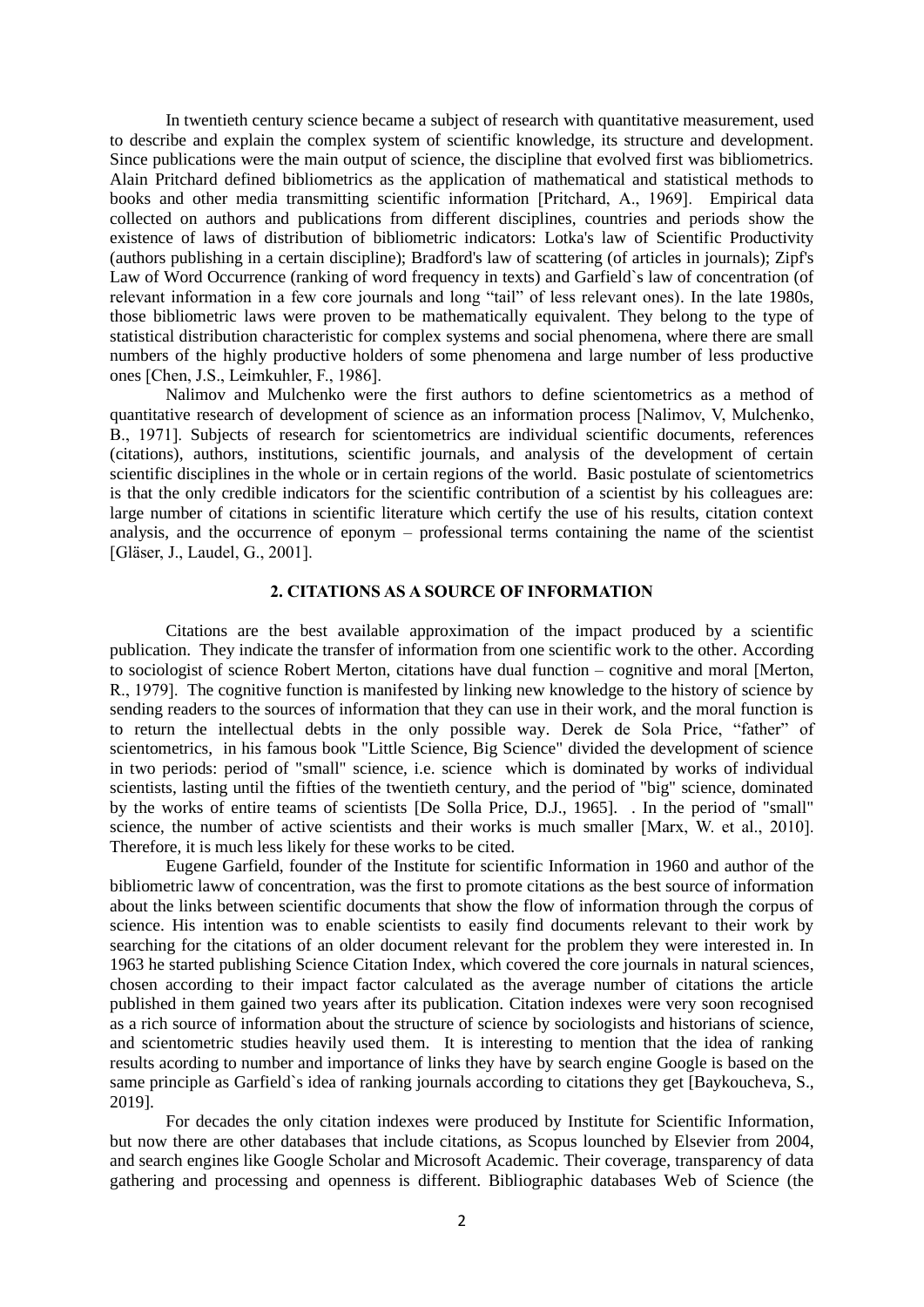successor of Science Citation Index) and Scopus are available only for subscribed users and are very expensive. Microsoft Academic and Google Scholar are freely available for registered users. Web of Science coverage is completely transparent from 1900 onwards. Scopus is less transparent because it is constantly adding older publications. Google Scholar's and Microsoft Academic's coverage are not precisely defined because they are not bibliographic databases produced by a publisher with defined selection policy for coverage, but academic search engines, collecting information available on Internet and from publishers with whom they have contracts. Bibliographic metadata provided by them are of very different quality, because they are collected from repositories, publishers, websites, academic social media, etc. It is often the case that there are duplicate data about the same publication, collected from different sources and in different formats, so the absolute numbers collected by them are less precise. Google Scholar with about 390.000.000 records has the largest database, followed by Microsoft Academic with about 237.000.000. Web of Science and Scopus have about 60.000.000 bibliographic records. [Gusenbauer, M., 2019].

#### **3. MILUTIN MILANKOVIC IN SCIENTOMETRIC RESEARCH**

The indicator commonly used in bibliometric analyse of scientific contributions is the productivity (number of publications) of scientists for a specific period of time. Productivity of Professor Milanković is calculated according to his bibliography by Milica Indjić [Inđić, M., 1994]. The following chart shows the annual scientific and professional activity of Milutin Milanković, from 1905, when he's 26 years old and published the first work, up to 1957, when he published the last one at 78 years of age. Works that were translated or reprinted after the authors' death were not taken into account. Literary and popular publications are not included. Three creative periods are clearly shown. The first one lasts from his ages of 26 to 37, with a total of 23 works published. The second, the most fertile period lasts from his 41 until 61 years of age. It starts at 1920, with a monograph that contained his results so far, and ends in 1941 with a monograph in German, with the synthesis of his whole life's work. In second period he published 34 work. The third period starts after the Second World War and lasts until the very end of his life. In that period he published mainly university textbooks and articles from the history of science, assuming that his great research on astronomical theory of climate change was rounded up and that he is to old to begin anything new.



*Fig.1 Number of publications annualy*

*Table 1. Distribution of citations between publications in SCI/WoS 1928-2019*

| Number of<br>citations    |   | $\sim$<br>- | ╭<br>ٮ  | ▃ | $\circ$ | - |   | $\Omega$ | 10 | $\overline{\phantom{a}}$ | 30 | $4^{\circ}$ | 56 | 146 | 343 | 780 |
|---------------------------|---|-------------|---------|---|---------|---|---|----------|----|--------------------------|----|-------------|----|-----|-----|-----|
| Number of<br>publications | - | 10          | $\circ$ | - |         |   | ↵ | ∼<br>-   |    |                          |    |             |    |     |     |     |

The most cited work is *Kanon der Erdbestrahlung und seine Anwendung auf das*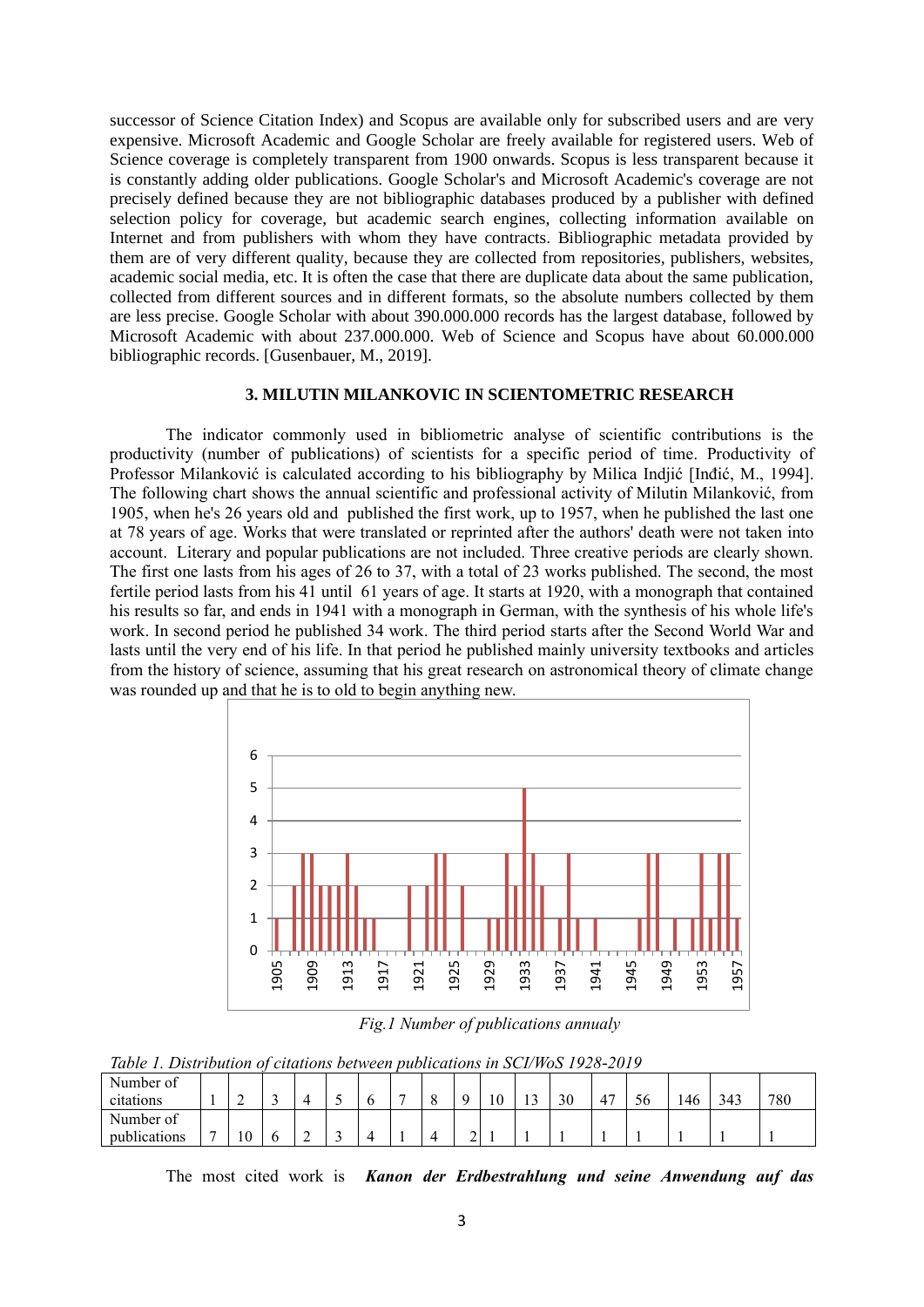*Eiszeitenproblem***, Belgrad, Königlich Serbische Akademie, 1941**, with 780 citations, *Mathematische Klimalehre und Astronomische Theorie der Klimaschwankungen, Handbuch der Klimatologie, Bd I***, T.A. Hrsg. von W. Köppen und R. Geiger, Berlin, Gebruder Borntraeger, 1930,** with 343 citations and *Théorie mathématique des phénomènes thermiques produits par la radiation solaire,* **Paris, Zagreb, 1920,** with 146 citations. It is interesting to notice that all three most cited publications were monographs published before the Second World War, but the number of citations that they receive is still high, showing their fundamental importance.

What Milanković is exceptional for, and especially from today's perspective of teamwork in science, is that he was the only author of all his publications. It is important to emphasize that he did work alone, but not in isolation. Milanković was aware that successful work in science is not possible without continuous monitoring of world scientific literature and without intensive communication with colleagues all over the world. To make his results discoverable and understandable to his international colleagues, he wrote his most important works in German and French, which were the main languages of communication in world science at that time. How closely he was connected to his colleagues from abroad is visible from his rich correspondence and his personal library, where he kept all the works of the authors who used and cited his works. All citations have been neatly recorded and on the list that was saved in his legacy at the Serbian Academy of Sciences and Arts. There are 110 works in which his scientific results were cited. In this regard also he was avant-garde, realizing that the citation networks are a much better system of connecting scientific literature by content than any existing classification scheme of scientific disciplines.

Different aspects of the problem of citations are increasingly being investigated, especially since the bibliometric criteria are used in the evaluation of scientific work. For our theme the most interesting is the article of Marx, Haunschild, Thor and Bornmann, dedicated to exploring the most cited publications in the literature on climate change. [Marx, W., et al., 2017]. Work deals with the general history of climate change research, with an emphasis on discovering the impact of greenhouse gases. The articles were collected from the database Web of Science from years 1980 to 2014, with a total of 222,060 articles, in which 10,932,050 publications were cited. Authors identified 35 publications that were most cited in the observed sample. Early works that are still much cited have been identified, for which it can be stated that they represent the intellectual roots of this discipline. It has been shown as expected that older publications are less represented in the cited literature, but that the distribution of the number of such publications by the years of publication gives a very high maximum of certain years. These maximums originate from individual early publications, which are of particular importance for the development of the discipline. The authors first extracted the cited publications published before 1971, whose number was 239,887. They then extracted those publications that were cited more than 100 times, whose number was 226. On the acquired table, the work of Milutin Milanković "Canon of insolation" was found in a thirteen place with 352 citations. Authors thoroughly analyzed the first 35 publications in the list, which, according to them, are the cornerstones of modern science about the climate.

The important fact that influenced on citations of Canon is also that it is written in German, and translated to English only in 1969, as a part of Israeli program for scientific translations of important scientific publications published in the Eastern Europe, financed by National Science Foundation of USA. John Levin analyzed the use of literature in geomorphology, and found that English use in scientific papers rose from 55% in 1970s to over 90% by the end of the century. There is much greater potential for the wider dissemination if the publication is in English, since it became "lingua franca" for scientists all over the world. In this article publications by Milankovic are used as an example of importance of translation to English language for enhancement of communication in geomorphology [Lewin, J., 2017].

In Serbia there are a few researches that analyzed Milutin Milankovic from a bibliometric perspective. The first data were published in an article by famous Serbian sociologist Vojin Milic (1922-1996), who analyzed science in Serbia as a subject of contemporary Serbian historiography. He collected data from the database Science Citation Index for years 1965-1989 for Serbian natural scientists. Milutin Milankovic was the most cited of them [Milić, V., 1993].

Serbian astronomer Milan Dimitrijevic analised citations of Milankovic 1946-1990. [Dimitrijević, M., 1997] and published in 2005 the book "Serbian astronomers in Science Citation Index in the XX Century", analyzing the presence of citations for works by astronomers from years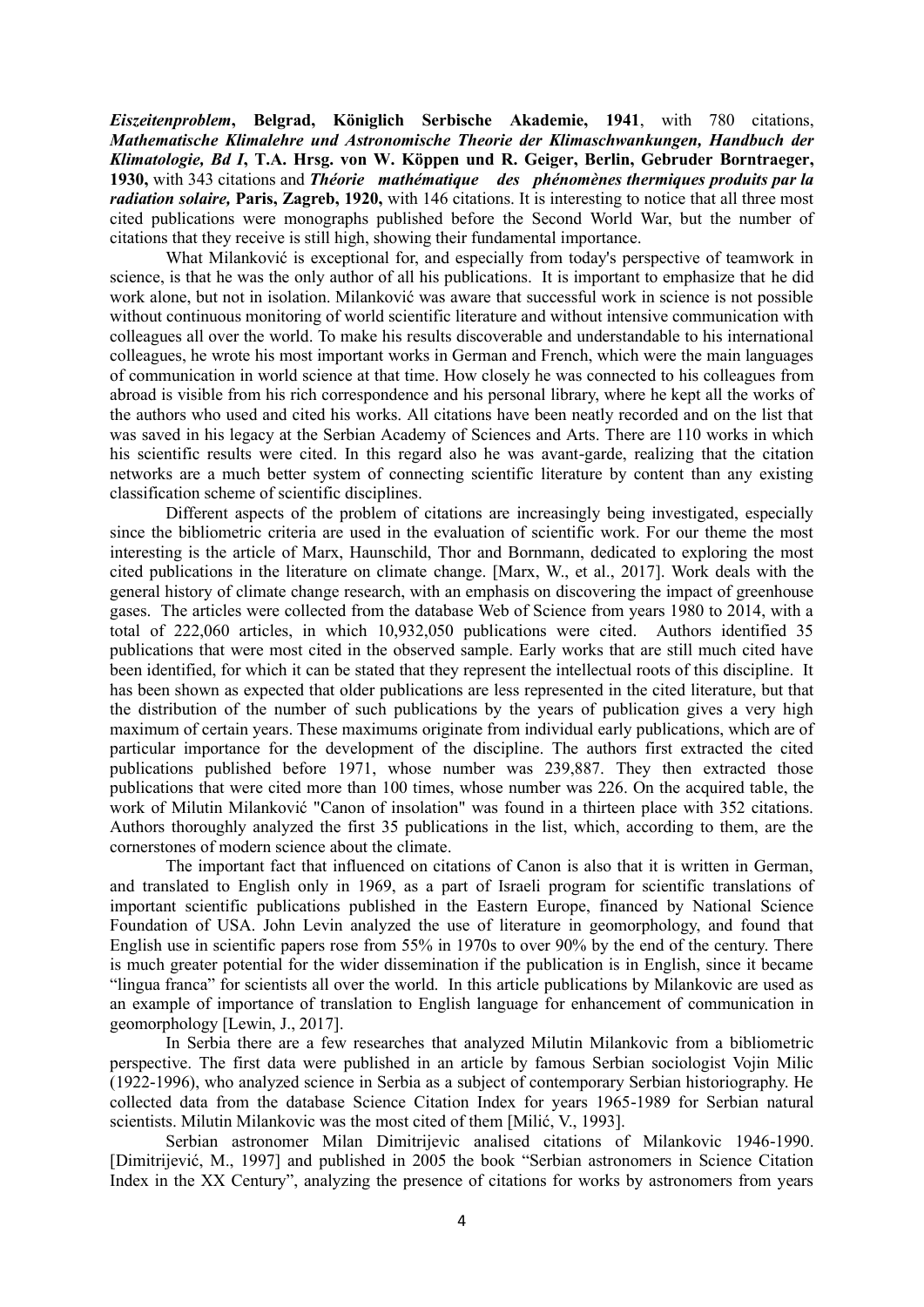1945 to 2000. The most cited author was Milankovic with 572 citations. [Dimitrijević, M., 2005].

Publishing house Zavod za udžbenike from Belgrade published two editions of Milutin Milanković's selected works. First edition of the book 8, published in 2008, contains article "Work of Milutin Milankovic from scientometric perspective" and lists all citations his works received, present in Science Citation Index 1945-2006. [Filipi Matutinović, S., 2008]. Extended version of that article was published in 2009, in the catalogue of the exhibition about Milutin Milankovic, prepared at the University Library "Svetozar Markovic" in Belgrade. [Petrović, A., Filipi Matutinović S., 2009].

Eugene Garfield, creator and editor of Science Citation Index, produced special software for bibliometric research of individual authors or subjects, named HistCite. Software was used for analysis of citations present in Science Citation Index database for the period 1900-2010. HistCite collections of papers consist of works by highly productive scholars and scientists. In Garfield`s digital library available in open access on Internet, there are data for citations of 178 authors from the period of "little science", and one of the chosen authors for presentation is Milutin Milankovic [Garfield, E, 2020]. Since Garfield introduced the method of citation as a qualitative measure of academic impact, the fact that he chose Milankovic as an example of important scientists whose citations matter for the history of science is very significant fact for estimation of his scientific reputation.

#### **4. MILUTIN MILANKOVIC IN WEB OF SCIENCE, SCOPUS, GOOGLE SCHOLAR, MICROSOFT ACADEMIC AND ASTROPHYSICAL DATA SYSTEM**

Bibliometric analyze of Milankovic's work was performed by analyzing the results of search for citations of his works and for topic (keywords and titles) in publications containing his surname in special databases or search engines that are available: two commercial databases – Web of Science and Scopus, and two search engines designed for academic use – Google Scholar and Microsoft Academic. The citation analysis was conducted using the ''Cited reference search'' feature in WoS. All citing documents and all citations to documents authored by ''Milankovic M, Milankovitch M or Milankovich M'' were retrieved. A complementary search was performed in WoS in order to retrieve all publications containing ''Milankovic, Milankovitch or Milankovich'' either in their titles, descriptors or abstracts. This should give an idea of how many citations have been omitted because his works have already been assimilated by the scientific community as common knowledge and therefore ceased to be cited directly any longer. The search was restricted to the field ''Topic'' (searches title, abstract, author keywords, and keywords plus), and repeated for the field "Title". The search for citations in Scopus was performed in the ''References'' field. All references containing the name "Milankovic M, Milankovitch M or Milankovich M'' were retrieved. On the fig. 2 is shown that WoS retrieved more citations before 1988 and that Scopus started to collect more results than Web of Science after 1996. WoS included abstracts and enabled keyword search in 1992, so it is possible only in Scopus to search for keywords containing Milankovic or Milankovitch or Milankovich before 1992.



*Fig. 2: Number of citations and Keywords in WoS and Scopus*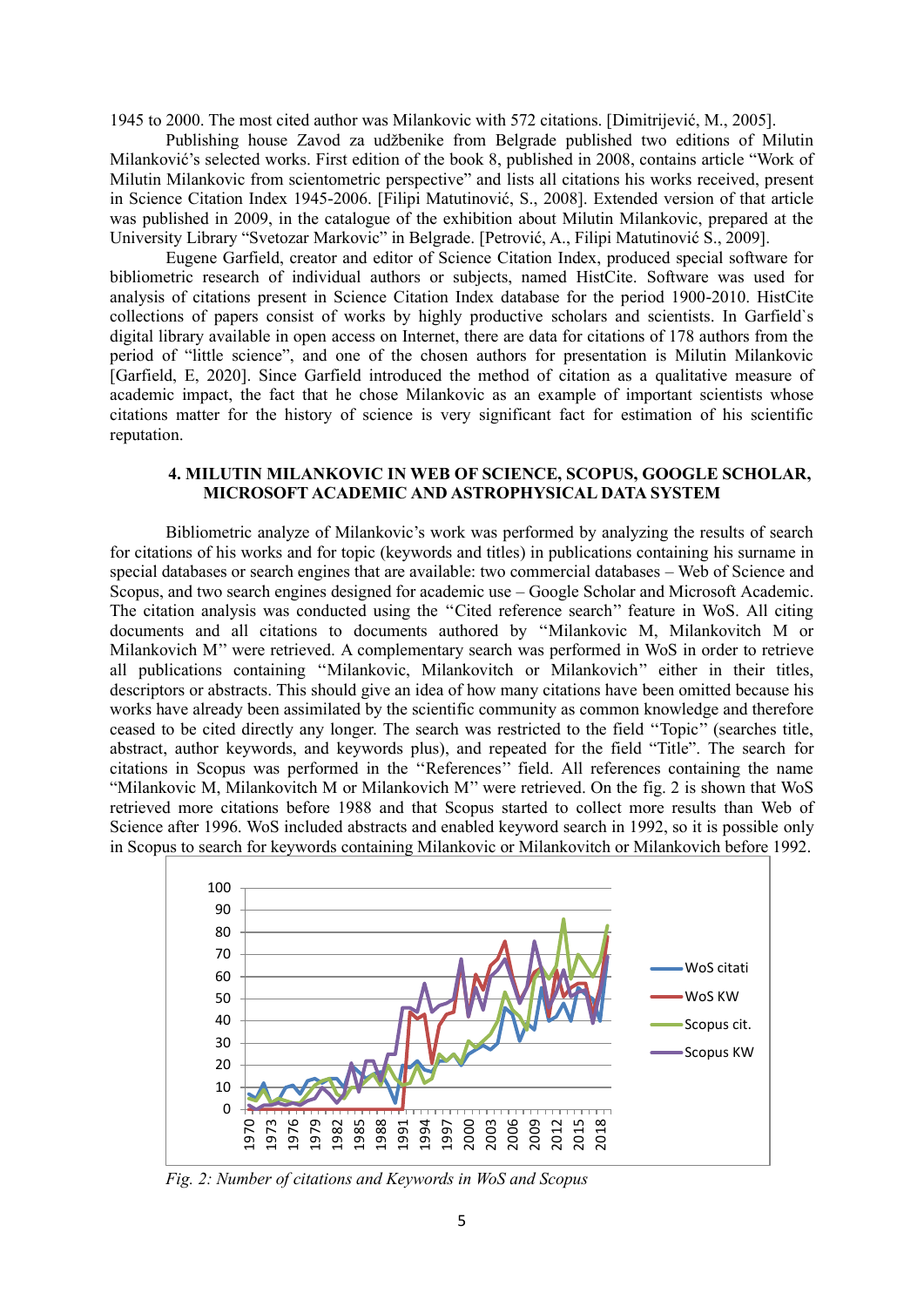

*Fig. 3: Citations, key words and title words in WoS and Scopus 1941-2019*

Figures 2. and 3. clearly show the trend of constantly growing usage of Milankovic's works, proving that his theory is a good example of a "sleeping beauty" in science that was widely recognized more than half a century after it was first published [Van Raan, A.F.J., 2004]. The number of citation is increasing. That is characteristic only for fundamental works; usual trend is decreasing after reaching maximum in the first decade after publication. Marxx founded that most of the works published at the beginning of the twentieth century were no longer cited at all after year 1960 – only works that had fundamental significance for the development of physics were cited [Marx, W. et al, 2010].

It is important to mention that citations of Milankovic's works appear in the journals with the highest impact in different research areas – geophysics, geology, climatology, astronomy, ecology and above all in multidisciplinary journals. The distribution of citing articles according to research areas in WoS and Scopus is very similar. Majority belongs to the earth and planetary sicences, important groups belong to environmental and multidisciplinary sciences, and there are also citations from physics and astronomy, engineering, mathematics, social sciences, arts and humanities, agricultural sciences, etc.

It is possible in WoS 1996-2019 to observe the distribution of the citing records between authors. There were 2730 authors citing Milankovic from 1996 to 2019. Authors that cited Milankovic ten or more times are: A. Berger, M.F. Loutre, V.A. Bol`shakov, M. Crucifix, G. Lohmann, W.F. Ruddiman, W.H. Berger and P. Huybers. In Scopus the authors citing Milankovic most in the whole database are: L.A. Hinnov, A. Berger, F.J. Hilgren, A. Strasser, S. Zhang, W.H. Berger, F.J. Rodriguez-Tovar, L.J. Lourens, T.R. Naish and P.E. Olsen. Authors are from 70 countries, and more than 50 citations are from USA, Germany, Great Britain, France, China, Russia, Italy, Belgium and Canada. The leading countries in climatology research according to a bibliometric study [Haunschild, R. et al., 2016] are USA, Britain, Germany, Canada, China, France and Australia, so our results are in accordance with it. Absolute majority of citing articles in Web of Science were published in English language (98%), 1% was published in French, and a few articles were published in Russian, German and Chinese.

Search for citations was repeated in search engines Microsoft Academic, which provides data from 1981 and Google Scholar, which provides data from 1945. Microsoft Academic retrieved 440 citations and Google Scholar retrieved 2444 citations. Data obtained from academic search engines Google Scholar and Microsoft Academic returned bigger absolute numbers because those search engines get data not just from journals but also from institutional digital repositories, dissertations, conferences, books, preprints, etc. and that they contain duplicate records because no control of metadata is provided. Data from Google Scholar and Microsoft Academic were retrieved with the help of open source "Publish or Perish" tool by Ann Vil Harzing. [Harzing, A-W, 2020]

Google Scholar gives an option for authors to register and create profile, enabling them to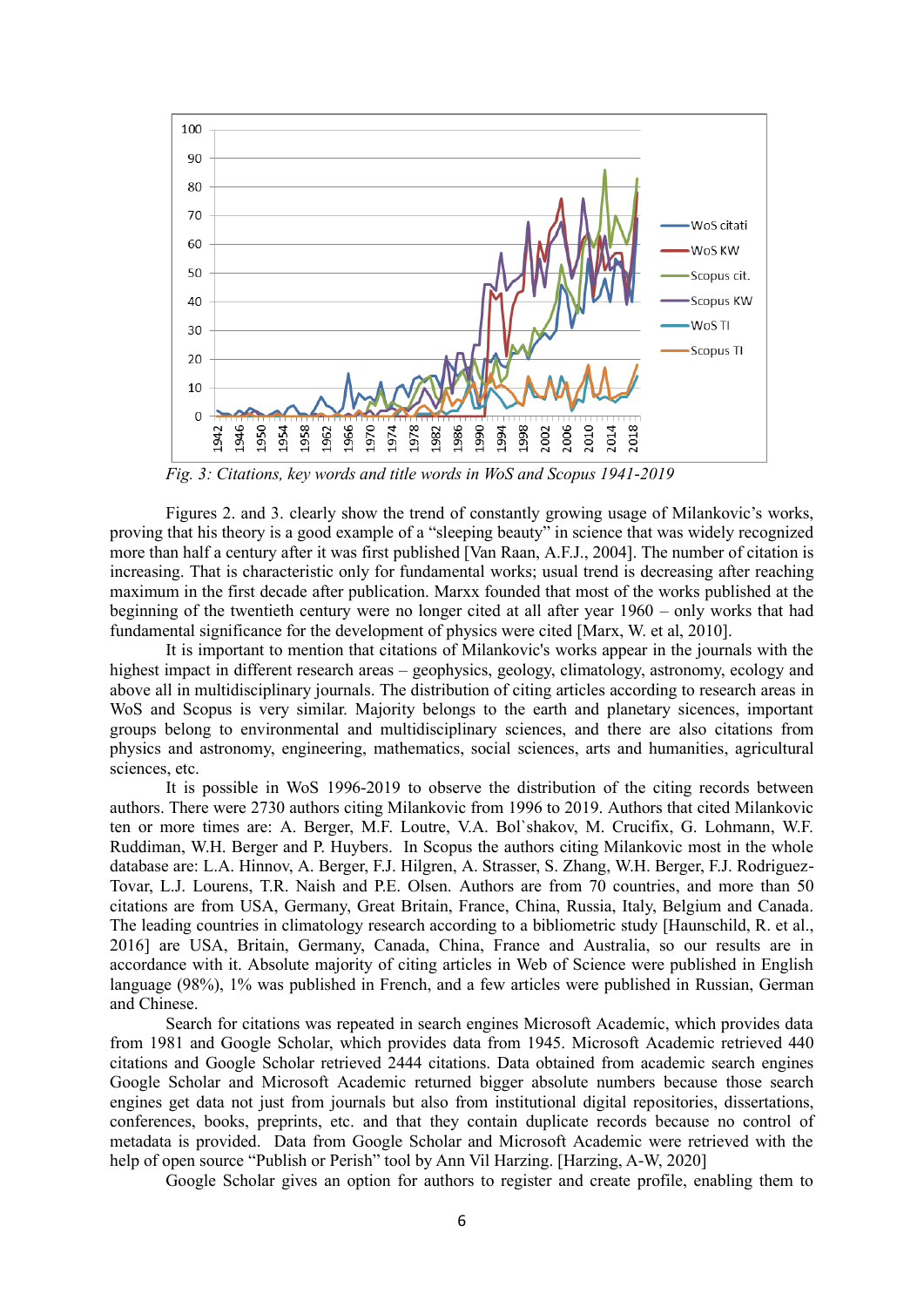analyze citedness of their works and search for profiles of other scientists that created profiles. We created a profile for Milutin Milankovic, and the result is the following graph.



*Fig.3: Citations of works by Milutin Milankovic in Google Scholar*

The most cited works in Google Scholar are: "Kanon der Erdbestrahlung und seine Anwendung auf das Eiszeitenproblem" with 950 citations and its edition in English with 587 citations, "Mathematische klimalehre und astronomische theorie der klimaschwankungen" with 606 citations and "Théorie mathématique des phénomènes thermiques produits par la radiation solaire" with 387 citations. "Kanon" in the result list appeared as four different publications with the same publication year, each with separate number of citations because there is no metadata control.

SAO/NASA Astrophysics Data System (ADS) - a digital library portal for researchers in astronomy and physics, operated by the [Smithsonian Astrophysical Observatory \(SAO\)](https://www.cfa.harvard.edu/sao) under a NASA grant, contains about 13 million records. It also enables search for citations. On 16.06.2020 in that database Milankovic had 1992 citations.

The cumulative results obtained from Web of Science, Scopus, Google Scholar, Microsoft Academic and Astrophysical data system are compared in the table 2.

| <b>Database</b>           | No. citations | No. articles with | articles with | Citations and            |  |
|---------------------------|---------------|-------------------|---------------|--------------------------|--|
|                           |               | keywords          | title words   | keywords                 |  |
| Web of Science 1920-2019  | 1317          | 1458              | 255           | 242                      |  |
| Scopus 1996-2019          | 1426          | 1756              | 352           | 308                      |  |
| Google Scholar            | 2444          | 29768             | 1021          | $\overline{\phantom{0}}$ |  |
| Microsoft Academic        | 440           | 1996              | 398           |                          |  |
| Astrophysical data system | 1992          |                   |               |                          |  |

*Table 2: Total results from used databases*

The first evident fact is that numbers provided by Google Scholar are much bigger. Number of citations is correct, but number of keywords is far too big and cannot be relevant for this analysis. Since it is possible to see only 1000 records for each search, it is impossible to analyze and perform cleaning of the inadequate records from the result list. It was noticed that Google Scholar collects keywords not just from abstracts, titles and full texts, but includes in the result list publications by all authors with the surname Milankovic (including Milutin Milankovic) and a lot of duplicate records collected from different sources – from publishers, repositories, etc. So we must conclude that WoS and Scopus are for the time being the only completely relevant sources for bibliometric analysis, because they provide the exact data of how and from which sources they include data in their databases, without duplications and with correct metadata.

Data in table 2 show that the number of citations is less than the number of keywords in all four databases. Most interesting fact is that there are only less than 10% of retrieved records in WoS and Scopus mentioning Milankovic that contain both citation to some work by Milankovic and keyword or title that contain his surname: Milankovitch cycles, Milankovitch forcing, Milankovich theory, etc. When analyzing the records lists retrieved as a result of three queries submitted to databases WoS and Scopus (articles citing Milankovic, articles with term Milankovic in title and articles with term Milankovic in keyword or abstract) it was observed that those lists are not overlapping. Those databases give the possibility to combine result lists of queries, so it was possible to determine the exact number of records present in all three lists. Number of mentioning Milankovic in those databases is nearly twice bigger than number of citing articles or number of articles with Milankovic in title or keywords. This results indicate that his name become an eponym.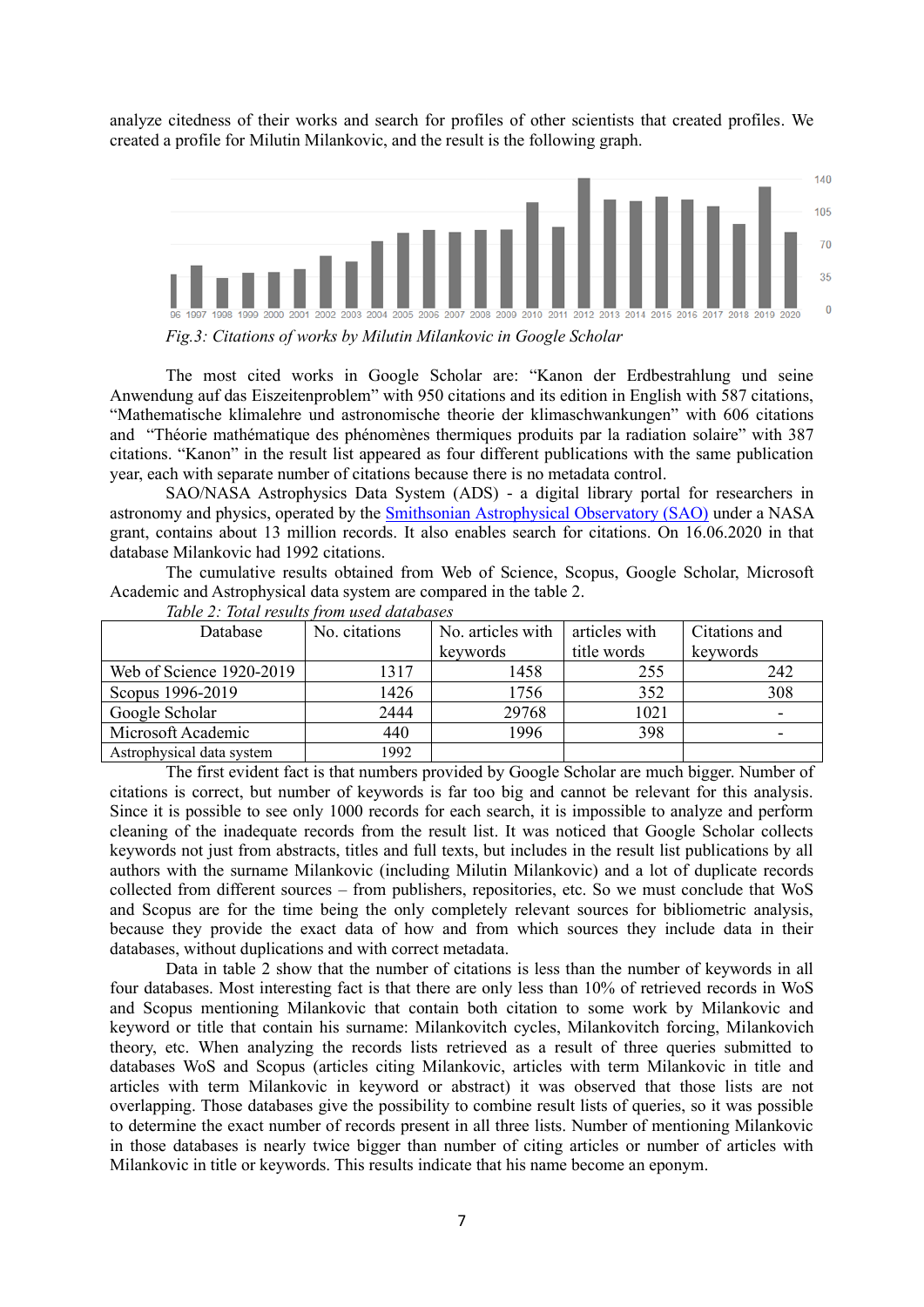#### **5. EPONYMS IN SCIENCE AND MILANKOVIC**

Eponyms are scientific terms formed after a person – inventor or scientist who was the first to discover or to communicate to other scientists some invention, discovery, theoretical explanation etc. Robert Merton, one of the pioneers of the sociology of science, defined eponymy as the practice of affixing the names of scientists to all or part of what they have contributed. He showed that eponymy is an important mechanism of recognizing scientific contribution. Creation of eponyms is a part of stimulation system for science development, since it gives great and long-lasting reward to scientists by their peers. [Ravlić, S., 2006]

Eponyms have an important role in communication in science, because they transfer a part of its meaning from abstract concepts to iconic scientists related to these concepts. This is very important for frequently used scientific concepts.[Koshlakov, D. et al., 2019] Eponyms are present in contemporary scientific terminology in many scientific disciplines. Webster unabridged dictionary lists about 9000 eponyms in all fields, The Eponyms dictionary index lists 13.000 eponymized persons, and there is a lot more dictionaries of eponyms for different fields.

The systematic use of eponyms can be regarded as one of the most effective reward systems in Western science. Astronomers practice to use eponyms to honor distinguished predecessors. In Milankovic honor, a crater on the dark side of the Moon was given his name at the Congress of the Astronomical Union in Brighton 1970, and in 1973 the same organization decided to give his name to a crater on Mars. A celestial body in the asteroid belt, discovered by Serbian astronomers also is named after him – 1605 Milankovic.

In scientific literature eponyms serve as implied citations. True eponymy is achieved when the following conditions are met contemporaneously:

- The event in question (method, law, rule, etc.) is commonly called by its discoverer's name
- The eponym is recognized by its inclusion in the indexes of standard texts in its field
- The eponym is used as a heading in a paper or text
- The event is implicitly cited by the use of the eponym. [Thomas, K.S., 1992]

Existence of eponyms in a scientific discipline is influencing the possibility to correctly determine the number of citations for a specified scientist or a theory, as the eponymized author is not cited any more with a defined bibliographic reference. His name is incorporated in the scientific language of a discipline. This phenomenon is called obliteration by incorporation and was first described in detail in Merton's article about Matthew effect in science in 1968. [Merton, R., 1968]

Eugene Garfield wrote about the phenomenon of obliteration, claiming that most scientists will not cite a source if it has been absorbed into the scientific language, since the readers are already aware of it. [Garfield, E., 1974] In his essay about the importance of not being cited he states: " An implicit citation, made by incomplete, casual, or mere last-name reference in the text, indicates that the author assumes the reader will know that the theory, the method, or the technique referred to is part of their common working knowledge and need not be explained or verified"… That kind of uncitedness happens to "those whose work has become so well known (and presumably been previously so heavily cited) that one finds it at first tedious, then unnecessary, and finally actually gauche to cite such men at all".[Garfield, E., 1962]

In his essay about eponyms as a route to immortality, Garfield states: "Eponyms remind us that science and scholarship are the work of dedicated people. They allow us to immortalize sometimes obscure but deserving persons".[Garfield, E., 1983]

If we analyze the results of Milankovic's mentioning in databases WoS and Scopus, we can see that for the period 1992-2019 there are 25% of all retrieved records in Scopus and 55% of retrieved records in WoS where his name is mentioned without citation. That is clear evidence that his work has been obliterated by incorporation since his name became an eponym. The trend of using his name as an eponym, without explicitly citing his works is evident from graph 11. The run of both curves is similar in both databases. Both the number of citing articles and articles mentioning his name without citing has gradually increased within the last 50 years according to the growth in the scientific world output.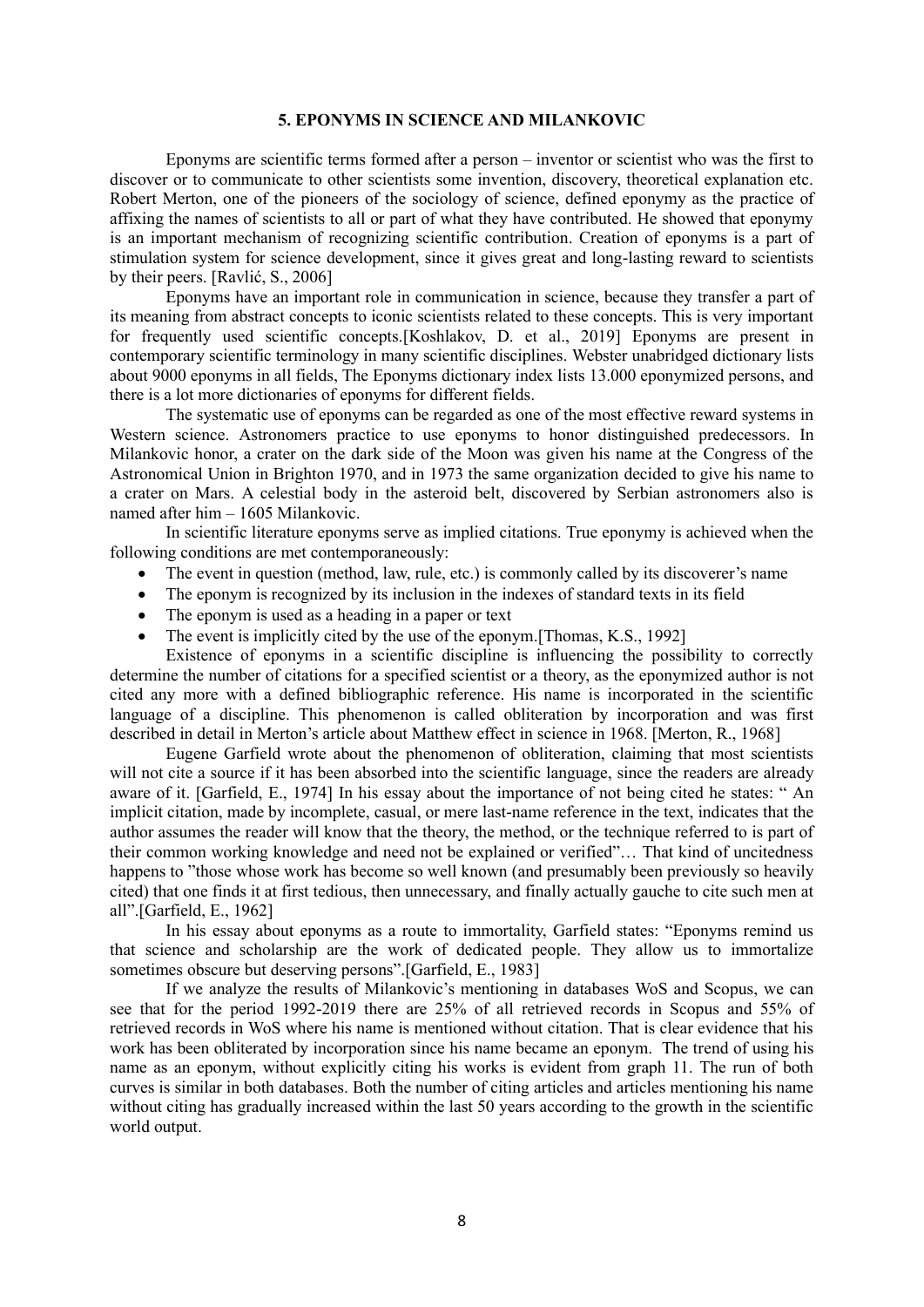

### **Graph 14: Records mentioning Milankovic without citations**

The syntagm "Milankovitch cycles" is present in textbooks, encyclopedias and lexicons in many languages and is widely used in scientific literature. The best proof that his name is a widely used eponym is that the definition of the word "Milankovitch" is present in the Oxford English Dictionary [Oxford University Press Lexico Dictionary, 2019]. It is also present in cosmos, since craters on the Moon and Mars and one asteroid bear his name.

### **6. CONCLUSION**

We can conclude that Milutin Milankovic achieved great international reputation. By becoming an eponym, his name will be part of the corpus of knowledge forever. This conclusion would not be so obvious if we analyze and compare just the plain numbers of citations for different authors. Citation analysis is definitely a useful tool to study the impact of the works of great scientists, but it is too restrictive, because it does not include the phenomenon of obliteration and creation and use of eponyms. We can state that Milankovic achieved his life goal and built his "eternal and inviolable scientific estate". His theory is inseparable part of scientific legacy of humankind, surpassing the boundaries of his scientific environment and boundaries of the discipline he worked in. Results of this scientometric analyze confirm his exceptional place in world science.

#### *Acknowledgments*

*The details of this research were published in the book "Milutin Milankovic and his scientific opus from scientometrics perspective", Belgrade : Society"Milutin Milankovic", 2020*

#### *References*

- 1. Baykoucheva, S., 2019, Eugene Garfield`s ideas and legacy and their impact on the culture of research, *MDPI Publications 7*(2), 43; [https://doi.org/10.3390/publications70200432. 2.](https://doi.org/10.3390/publications70200432.%202)
- Chen J.S., Leimkuhler F.: 1986, A relationship between Lotka's law, Bradford's law and Zipf's law, *JASIS*, 37, 5, pp. 307-314
- 3. De Solla Price, D.J, 1965, *Little science, big science*. New York: Columbia University Press
- 4. Dimitrijević, M.S, 1997, Milutin Milanković in Science citation index 1946-1990. *Serbian Astronomical Journal*, pp. 156-205
- 5. Dimitrijevic, M. S., 2005, *Srpski astronomi u indeksu naučnih citata u XX veku = Serbian Astronomers in Science Citation Index in the XX Century*. Beograd: Zadužbina Andrejević
- 6. Filipi Matutinović, S.,2008, Bibliografija radova o Milutinu Milankoviću . U: Milutin Milanković: Astronomska teorija klimatskih promena i druge rasprave. Beograd: Zavod za udžbenike, str.